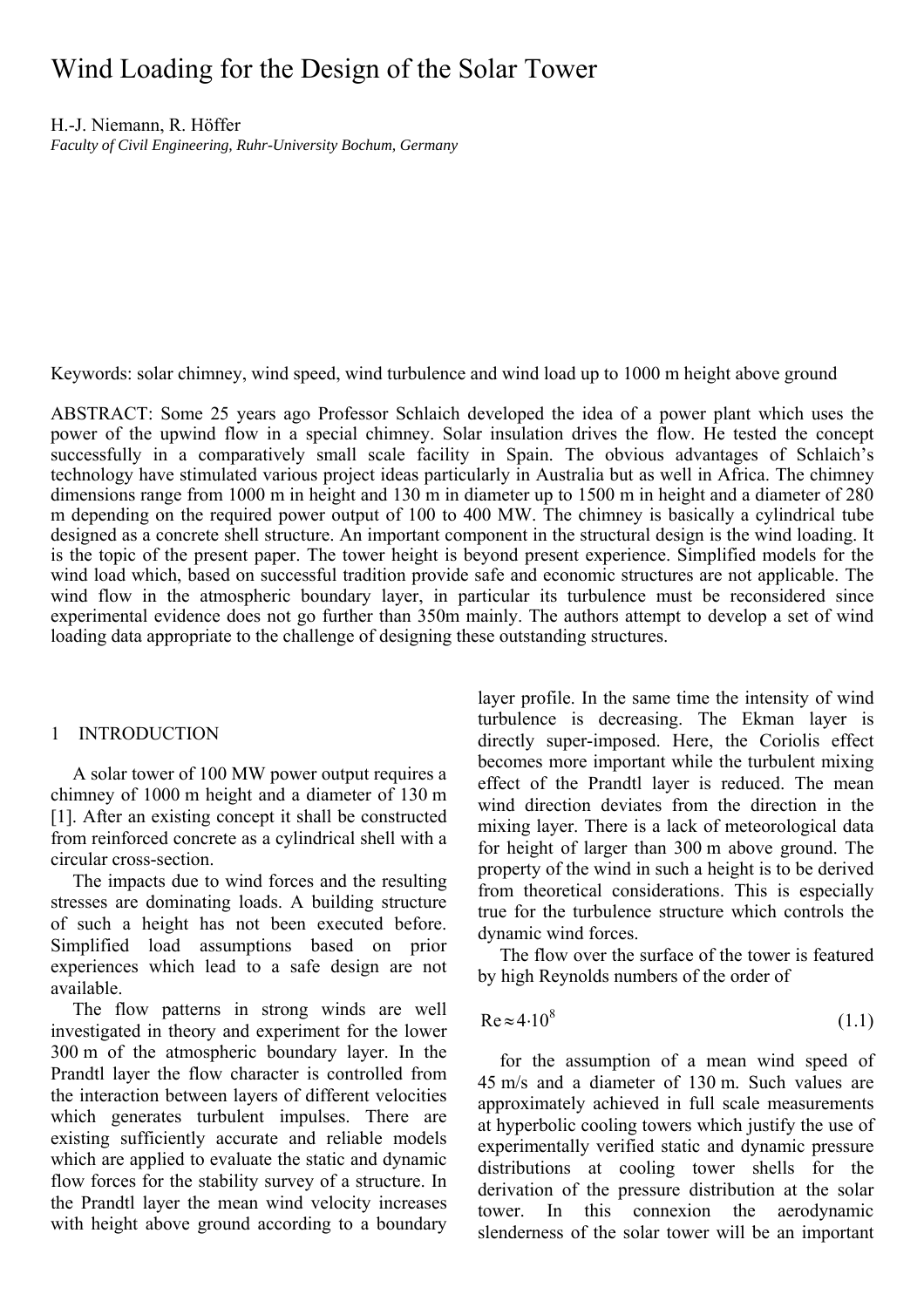factor. Eventually it has to be included that the basic properties of the fluid, especially its density and viscosity, will change considerably.

# 2 PROPERTIES OF THE WIND

# *2.1 Profile of the mean wind velocity and dynamic pressure*

Harris and Deaves [6] derived a logarithmic formula for the wind profile over height which describes both the Prandtl layer and the Ekman layer. Basic variables are the rougness length  $z_0$  and the thickness  $\delta$  of the atmospheric boundary layer. The gradient of the velocity profile becomes zero for  $z = \delta$ .

It is commonly accepted to neglect the variability of air density ρ with building height. In the case of the solar tower ρ decreases by 10% between the ground level and the tower top which will cause a reduction of the wind forces by also 10%. Therefore, such influence is considered.

The thermal stratification in strong winds is approximately neutral and the atmosphere is adiabatic. The air density is  $\rho_0 = 1.25 \text{ kg/m}^3$  at a pressure of 1000 hPa and a temperature of 0°C. Its dependency on height above ground is

$$
\frac{\rho(z)}{\rho_0} = \frac{22000 - z}{22000 + z} \text{ (z in m)}
$$
 (2.1)

which leads to the expression

$$
\frac{q_m(z)}{q_m(10)} = \left(\frac{V_m(z)}{V_m(10)}\right)^2 \frac{\rho(z)}{\rho_0}
$$
\n(2.2)

for the profile of the dynamic pressure. More practical for calculations is the approximation

$$
\frac{V_m(z)}{V_m(10)} = \left(\frac{z}{10}\right)^{\alpha_v}
$$
\n(2.3)

with an adjustable exponent  $\alpha_{v}$  of the profile. The exponent has values between  $0,158 < \alpha_{\rm v} < 0,168$  for heights between  $200 \text{ m} < z < 1000 \text{ m}$ . In an analogous manner the profile of the dynamic pressure over height

$$
\frac{\mathbf{q}_{\mathrm{m}}(z)}{\mathbf{q}_{\mathrm{m}}(10)} = \left(\frac{z}{10}\right)^{\alpha_{\mathrm{q}}}
$$
\n(2.4)

is controlled by a variable exponent between  $0,310 < \alpha_{q} < 0,316$  for heights between

 $200 \text{ m} < z < 1000 \text{ m}$  if the dependency on height above ground of the air density is considered.

#### *2.2 Wind turbulence*

The components of wind turbulence are described through the r.m.s. values of the fluctuations of the velocity in the direction of the mean wind,  $\sigma_{\rm u}$ , in lateral,  $\sigma_v$ , and in vertical directions,  $\sigma_w$ . Commonly, the r.m.s. values are assumed to be constant in the Prandtl layer. Above of approximately  $z = 200$  m the standard deviations are decreasing linearly with increasing height and are zero at the upper bound of the boundary layer at  $z = \delta$ . Such properties are included for the description of the dynamical forces by means of the turbulence intensity. A model by Deaves and Harris [6] uses the fluid-mechanical quantities thickness of the boundary layer  $\delta$ , roughness length  $z_0$  and shear velocity  $u^*$  as the independent variables, and calibrates the model with Kármán's constant  $\kappa$  = 0.4.

As an alternative the turbulence intensity can be approximated through the ratio of the r.m.s. value of the fluctuations of the velocity and the profile of the mean velocity over height.

$$
I_{u}(z) = I_{u}(10) \frac{V_{m10}}{V_{m}(z)} \frac{\sigma_{u}(z)}{\sigma_{u10}}
$$
 (2.5)

which results into [5]

$$
\frac{\sigma_{\rm u}(z)}{\sigma_{\rm u10}} = \frac{(0.539 + 0.09 \ln(z/z_0))^{(1 - (z/\delta))^{16}}}{(0.539 + 0.09 \ln(10/z_0))^{(1 - (10/\delta))^{16}}} \frac{1 - (z/\delta)}{1 - (10/\delta)}
$$
\n(2.6)

The linear term  $(1 - z/\delta)$  dominates for  $z/\delta > 0.2$ , so that the approximation

$$
\frac{\sigma_{\rm u}(z)}{\sigma_{\rm u10}} = (1 - 1.1(z/\delta)) \ \ z \le 1500 \,\text{m} \tag{2.7}
$$

is used. Analogous equations can be built up for the components v and w.

# 3 TURBULENT WIND LOADS AT THE CIRCULAR, CYLINDRICAL SHELL

### *3.1 Static, quasi-static und resonant load components*

A structural response generated by the stochastic wind pressures consists of a static part which is constant in time, a quasi-static part containing low frequencies, and resonant fluctuations in the range of the eigenfrequencies of the structure. Time averaged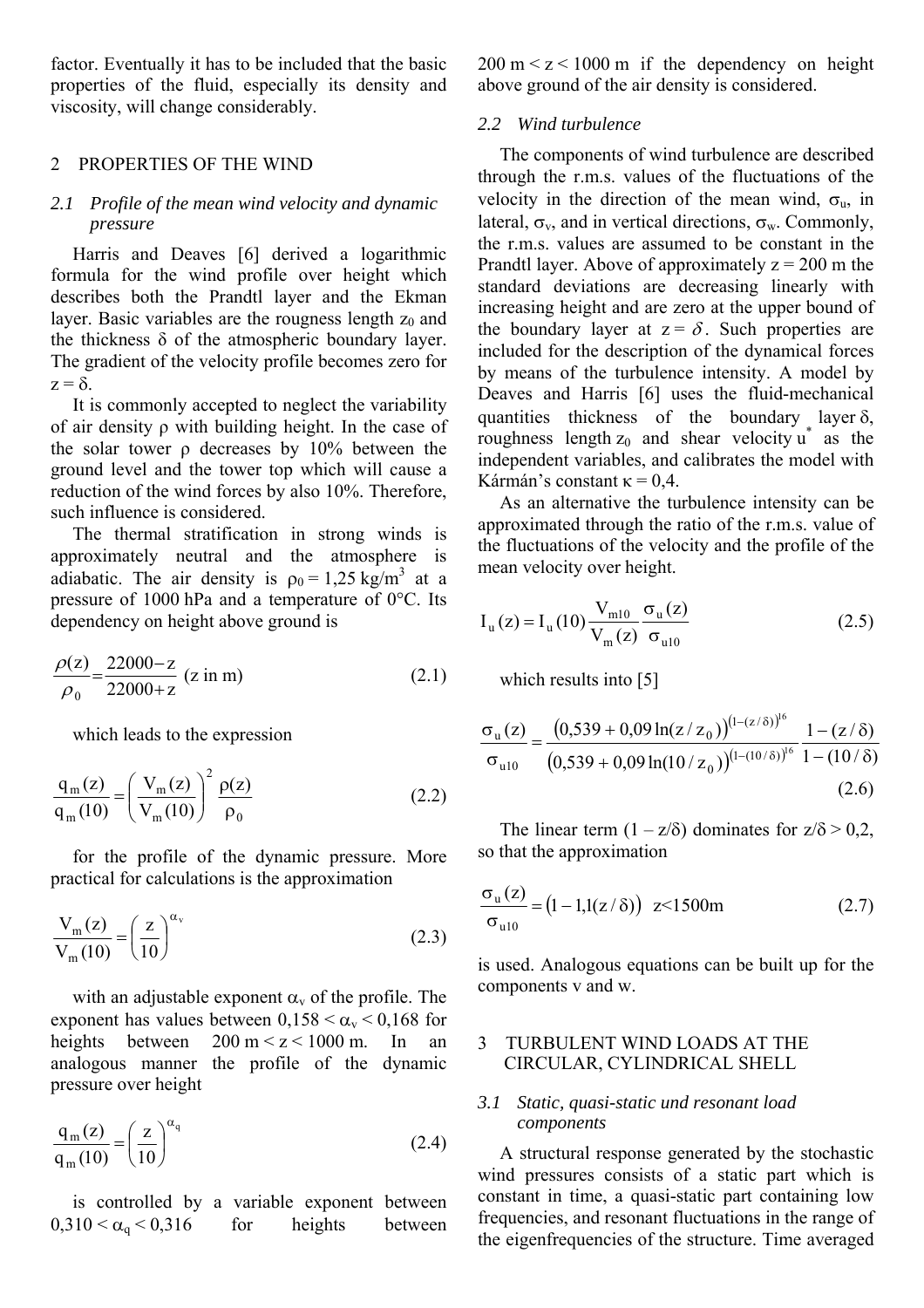pressure distributions are applied to calculate the static wind effect independently of a linear or possible non-linear behaviour of the structure. If a linear structural behaviour can be assumed the quasistatic component of the wind load is a linear function of the variances and co-variances of the pressure fluctuations. The resonant load component can be expressed by the spectral density and the cross spectral density function in the small band widths of dominating natural frequencies. Such procedure permits to evaluate equivalent static forces which fully include the quasi-static and resonant gust effect.

# *3.2 Wind forces and wind pressures*

# *3.2.1 Parameters*

*Three-dimensional flow field:* 

The pressures vary over the height of the tower for three reasons:

- The undisturbed flow performs in parallel layers of different velocities. At the surface of the tower developes a vertical pressure gradient which diverts a part of the flow lines and generates a threedimensional flow.

- The flow over the upper end of the tower refills the low pressure at the leeward side of the tower which reduces total drag. Such tip effect is not present in the middle range of the shaft. Its total influence is expressed by a reduction factor and depends on the aerodynamic slenderness of the structure. The aerodynamic slenderness of the tower is  $h/D = 1000/130 = 7.69$ .

- Two conical vortices develop at the upper end of the tower and locally increase the drag.

Reynolds number: Re is 4.10<sup>8</sup> and trans-critical which means that the aerodynamic coefficients are independent of Re.

*Surface roughness:* The pressure distribution and the drag forces are influenced by the surface rougness of the structure even if Re is trans-critical. Achenbach and Heinecke specify  $c_f = 0.6$  for a smooth surface and  $c_f = 1.0$  for a rough surface, both values are valid in case of a large aerodynamic slenderness. A large roughness increases the total drag and reduces maximum suction. The latter is a favourable effect regarding the local behaviour of the tower shell. The following roughness values can be expected:

Table 3.1: Roughness of the surface of the tower

| board-marked concrete   | $k = 3$ mm  | $k/D = 0.003/130$ |
|-------------------------|-------------|-------------------|
| surface                 |             | $= 2.3 10^{-5}$   |
| roughness due to cranks | $k = 13$ mm | $k/D = 10^{-4}$   |

For this study a smooth surface is assumed.

#### *3.2.2 Wind forces*

Wind forces result from the integration of the wind pressures and are applied to calculate global reaction forces as displacements and internal beam forces.

The concept of the enveloping gust can be applied in order to evaluate gust effects if the resonant effects remain small. In this study, the gust response is calculated from the mean, static reaction to wind which is multiplied by a gust response factor,  $G > 1.0$ .

A distributed wind force and the respective force coefficient can be defined by:

$$
F_{W}(z) = c_{f}(z) \cdot D \cdot q(z), \ c_{f}(z) = \frac{F_{W}(z)}{D \cdot q(z)} \qquad (3.1a,b)
$$

The influence of the profile of the dynamic pressure over height is separated from other effects of the three-dimensional flow over the structure in the equations above. It is a common simplification to assume the force coefficient  $c_f$  to be constant over height:

| <b>DIN 1056</b><br>expert's report<br>$\lfloor 2 \rfloor$ | concrete chimneys,<br>fixed surface<br>roughness,<br>slenderness variable<br>slenderness and<br>surface rougness                                          | $c_f = c_{f0} \psi$<br>$= 0.95(0.65 +$<br>0.005 h/D<br>$= 0.69$<br>$c_f = 0.52$<br>for $k/D = 1.5 \, 10^{-6}$ |
|-----------------------------------------------------------|-----------------------------------------------------------------------------------------------------------------------------------------------------------|---------------------------------------------------------------------------------------------------------------|
| expert's report                                           | variable<br>no further                                                                                                                                    | $c_f = 0.5 + 0.1$                                                                                             |
| [3]<br>after<br>Ruscheweyh [4]                            | specifications<br>from pressure<br>measurements at the<br>telecommunication<br>tower of Hamburg                                                           | $c_f = 0.49$<br>for<br>$k/D = 3.7 10^{-4}$ bis<br>$1.1 \, 10^{-3}$ ;<br>$h/D > 11$ ;<br>$Re = 1.4 10^{7}$ ;   |
| DIN 1055-4:<br>2005-03                                    | extrapolation for<br>$Re = 5.10^8$ as the<br>indicated range of Re<br>end at $5 \cdot 10^{7}$<br>reduction factor due<br>to slenderness: $\psi$ =<br>0.67 | $c_f$ = 0.67 x 0.9<br>$= 0.60$                                                                                |

Table 3.2: Drag force coefficients at the shaft apart from the tip

The fourth value is can not be compared to the others as it is evaluated from extreme peaks of the dynamic pressures and resulting surface pressures. The other values are evaluated as time mean values in turbulent flows. The force coefficient  $c_{f0} = 0.6$  is the adequate choice regarding the assumed surface roughness and the aerodynamic slenderness of the tower. The coefficient's variability with height in Eq. (3.1a, b) is modelled by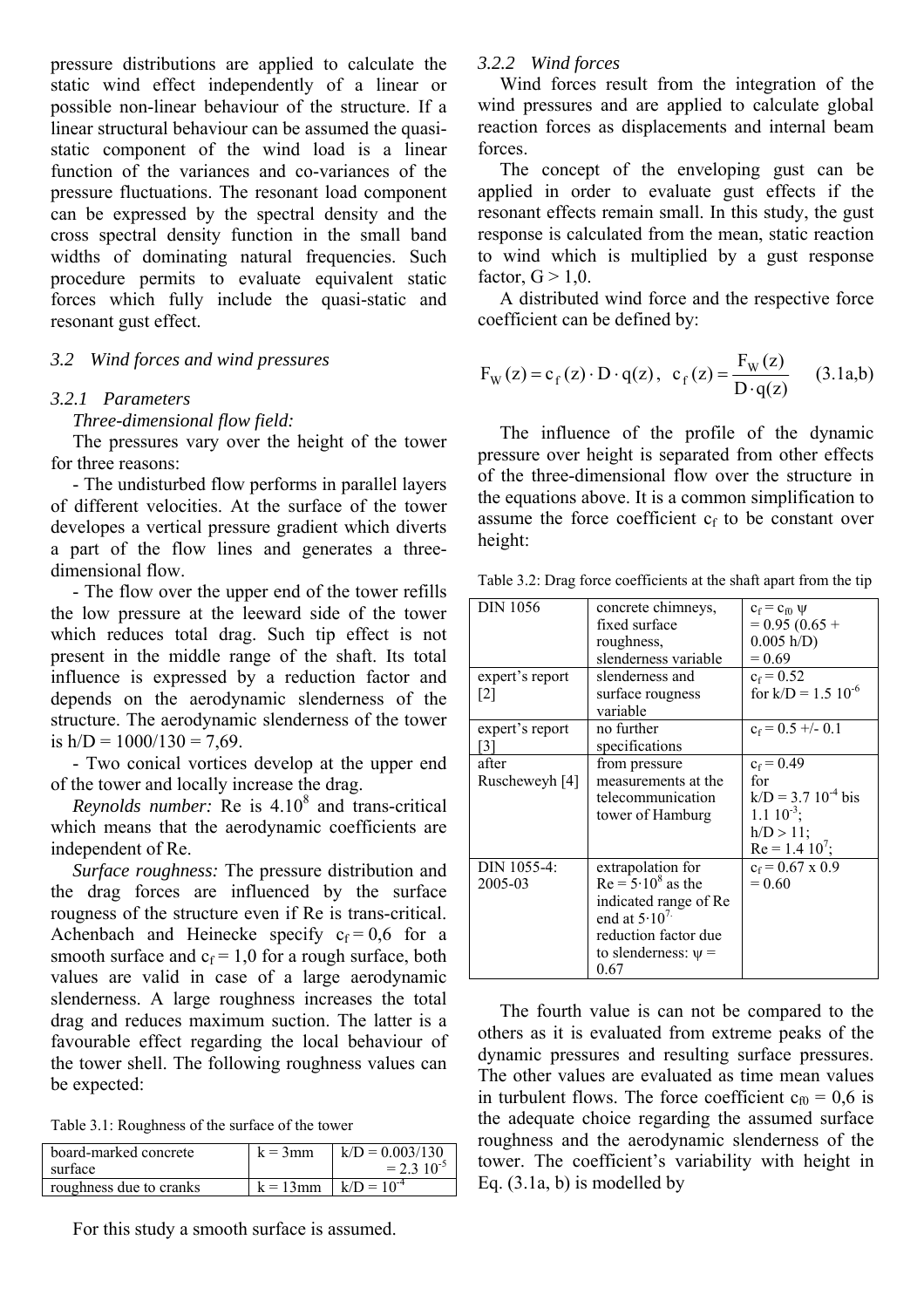$$
c_f(z) = c_{f0} \left(\frac{z}{h}\right)^{-0.4\alpha_q} \quad z > 50 \text{ m} \tag{3.2}
$$

in order to increase the accuracy of the calculation.

An additional load  $\Delta F_W$  covers the increased wind load at the tip of the tower.

$$
\Delta F_W = 0.2 \cdot D \cdot q(h) \quad \text{for } (h\text{-}2D) \le z \le h \tag{3.3}
$$

#### *3.2.3 Wind pressures*

The stresses of the tower shell depend on the magnitude and the distribution of the wind pressures. The pressure fluctuations are generated by gusts and by separation-induced turbulence and contain a broad band of frequencies. Most of the energy lies apart from the range of eigenfrequencies of the structure. Therefore, the quasi-static reaction is prevailing.

The mean and the fluctuating pressures together with the correlations are required to calculate the static and quasi-static parts of the structural responses with a sufficient accuracy for structural design.

*Mean coefficients for the pressures on the external surface*

The aerodynamic pressure coefficient is defined by

$$
c_p(z, \varphi) = \frac{p_m(z, \varphi)}{q_m(z)}
$$
(3.4)

 $(z - \text{height above ground}, \varphi - \text{angle of circumference}$ in cylindrical coordinates, q – dynamic pressure).

The enormous height of the tower requires to modelling the variability of the pressure coefficients with height. The following reference values according to [7] are used in order to calibrate the pressure profile:

- coefficient of base pressure:

$$
c_{pb} = -0.45 \left(\frac{z}{h}\right)^{-0.8\alpha_{q}}
$$
 (3.5)

- maximum pressure along the stagnation line

$$
\max c_p = 1.0 \tag{3.6}
$$

Both values are not affected by the surface roughness. The increase of pressure from the pressure minimum min  $c_p$  in downstream direction strongly depends on the surface roughness while it can be assumed to be independent of  $k/D = 10^{-4}$ .

$$
\Delta c_p = 1.0 \text{ and } \min c_p = c_{pb} - \Delta c_p \tag{3.7a,b}
$$

The circumferential distribution of the pressure coefficients is derived with reference to empirical formulas from wind tunnel measurements and measurements in natural scale at cooling towers [7].

- range I: decrease of pressure from the maximum at the stagnation line at  $\varphi = 0$  towards the pressure minimum at  $\varphi = \varphi_1$  (3.8a,b)

$$
\varphi_1 = 50 + (\max c_p - \min c_p)10
$$
  
\n
$$
c_p = \max c_p - (\max c_p - \min c_p) \left[ \sin \left( \frac{90}{\varphi_1} \varphi \right) \right]^{2,4}
$$

- range II: increase of pressure from the minimum at  $\varphi = \varphi_1$  towards the boundary of the wake at  $\varphi_N$ 

$$
\varphi_{N} = 60 + (0,46 - c_{pb})(18 + 33 \cdot \Delta c_{p})
$$
  

$$
c_{p} = \min c_{p} + \Delta c_{p} \left[ \sin \left( \frac{\varphi - \varphi_{1}}{\varphi_{N} - \varphi_{1}} 90 \right) \right]^{2,4} \qquad (3.9a,b)
$$

- range III: constant pressure in the wake between  $\omega_{\rm N}$  <  $\omega$  < 180°:

$$
c_p = const. = c_{pb} \tag{3.10}
$$

The distribution of pressures is symmetrical at  $\phi > 180^{\circ}$ .

*Coefficient of the fluctuations of external pressures and r.m.s. value*  $\sigma_p$ 

Circumferential distribution normalized by the values at the stagnation line:

$$
\frac{\sigma_{\rm p}(\varphi, z)}{\sigma_{\rm p}(\varphi = 0, z)} = 1,0 \qquad 0 < \varphi < \varphi_{\rm N}
$$
\n
$$
= 0,5 \qquad \varphi_{\rm N} < \varphi < 180^{\circ}
$$
\n(3.11a,b)

Distribution over height at the stagnation line:

$$
\frac{\sigma_{p}(z,\varphi=0)}{\max p(z)} = \frac{\sigma_{p}}{q(z)} = 1,8 \cdot I_{u}(z)
$$
\n(3.12)

The fluctuations of the external pressures are correlated in vertical and circumferential directions. Further specifications for more detailed investigations can be derived from available, numerous experimental results.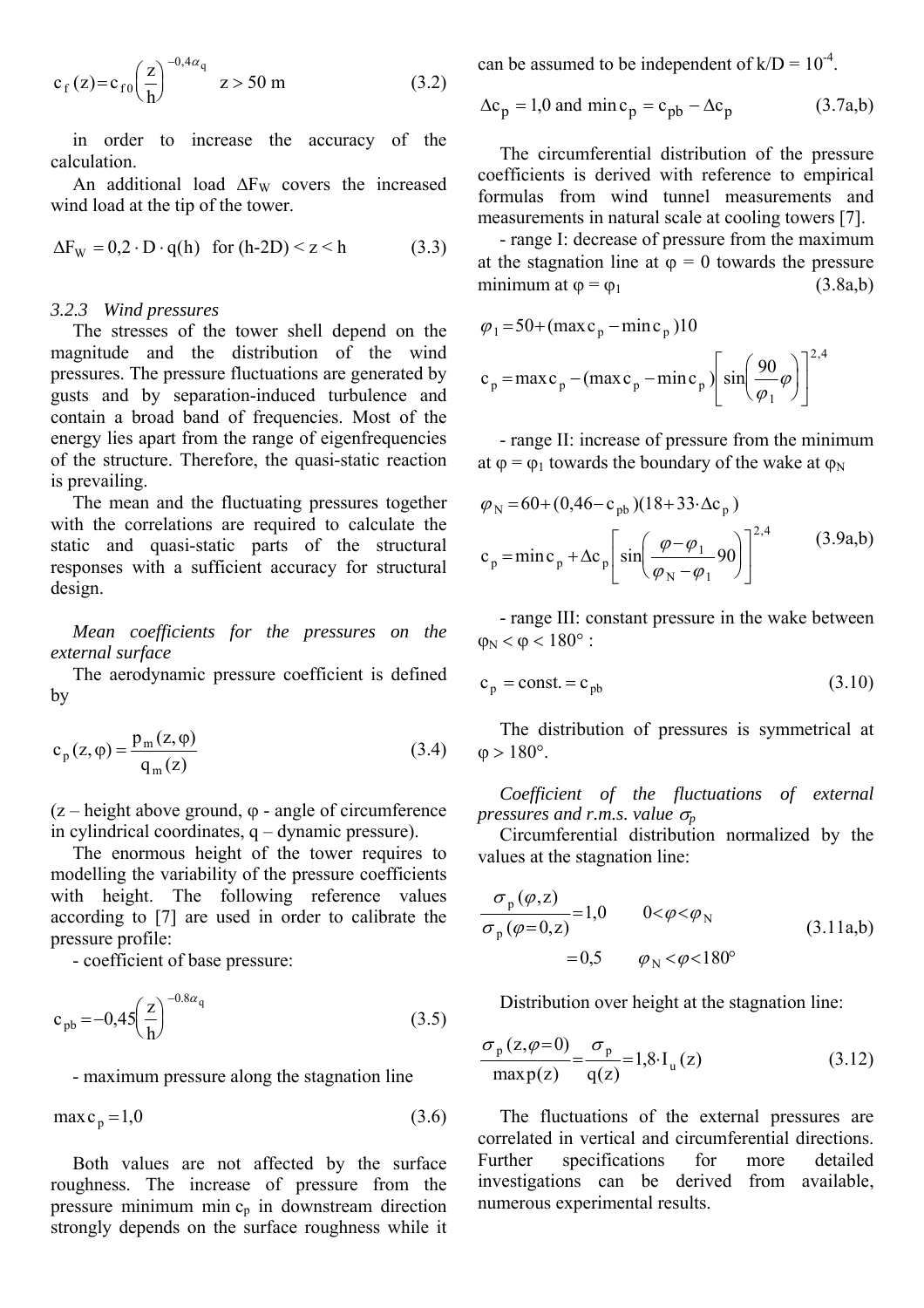## *Coefficients for internal suction*

The internal pressure is dominated by the flow characteristics over the tip of the tower. The mean pressure is approximately constant over the height and the internal circumference of the tower.

$$
\mathbf{p}_{\rm mi} = -0.45 \cdot \mathbf{q}_{\rm m}(\mathbf{h})\tag{3.13}
$$

The r.m.s. value of the fluctuation of the internal pressures can also be assumed to be constant over the height and the internal circumference with the exception of a certain range at the upper end of the tower shaft.

$$
\sigma_{\text{pi}} = 1.0 \cdot I_{\text{uh}} \cdot p_{\text{mi}} \quad z \langle h - D/2 \tag{3.14}
$$

The flow over the structure can under certain conditions enter into the tower which will form a inhomogeneous distribution of the r.m.s. value which is modelled by:

$$
\begin{aligned}\n\sigma_{\text{pi}}(\varphi = 0) &= 1.0 \cdot I_{\text{uh}} \cdot p_{\text{mi}} \\
\sigma_{\text{pi}}(\varphi = 180^\circ) &= 2.0 \cdot I_{\text{uh}} \cdot p_{\text{mi}} \quad z > h \cdot D/2\n\end{aligned} \tag{3.15}
$$

The fluctuations of the internal pressure are fully correlated, the correlation to the external pressures is zero.

# *3.2.4 Equivalent static loads for the quasi-static gust effect*

The instantaneous upper and lower peak values of the pressures  $p_p$  are relevant for the structural design and are modelled by:

$$
p_p = c_p q_m \pm g \cdot \sigma_p \tag{3.16}
$$

The positive or negative sign of the second component follows the sign of the mean part. The peak factor g depends on the extent of the area which influences the load.

The shell is susceptible with respect to membrane tension in meridional directions for which the peak values of the pressure on the windward side and of the suction on the flanks are relevant. With  $c_p = \max_{p_p} c_p$  and  $\sigma_p = 1.8$  I<sub>u</sub>·max  $p_m$  is the maximum pressure and analogously the minimum pressure:

$$
\max p_p = \max p_m (1 + g \cdot 1, 8 \cdot I_u)
$$
  

$$
\min p_p = q_m \cdot \min c_p - g \cdot 1, 8 \cdot I_u \cdot \max c_p \cdot q_m
$$

$$
= \min p_{m} (1 - g \cdot 1,8 \cdot I_{u} \frac{\max c_{p}}{\min c_{p}})
$$
\n(3.17 a.b.c)

The absolute value of min  $c_p$  is larger than the absolute value max  $c_p$  in the considered case. The amplification factor of the windward side is used. In a conservative approach the equivalent load is:

$$
p(z, \varphi) == c_p(z, \varphi) \cdot q_m(z) (1 + g \cdot 1, 8 \cdot I_u(z))
$$
 (3.18)

The increased mean pressure can be understood as a gust pressure  $q<sub>b</sub>$ . The peak factor is assumed to be  $g = 3.0$  due to the quasi-static behaviour and to the larger influence areas. The exponent  $\alpha_{q} = 0.3$  is used for the profile of the mean dynamic pressure.

$$
q_b(z) = q_{m10} \left(\frac{z}{10}\right)^{0,30} \left(1 + 3, 0.1, 8 \cdot I_u(z)\right)
$$
  

$$
\approx 2,24 \cdot q_{m10} \left(\frac{z}{10}\right)^{0,18} \tag{3.19}
$$

# *3.3 Vortex excitation*

Wind gusts, separation-induced turbulence including quasi-periodic vortex separations generate the pressure fluctuations. The measured pressure fluctuations contain the quasi-static effect of the vortex separation.

The contribution of vortex-resonance is limited to specific frequencies and can be the origin of ovalizing oscillations. It is proofed in a detailed investigation in [7] that vortex resonance must not be expected as the wind velocity at the assumed building locations will not arrive at critical values.

Table 3.3: Lower limit velocity for the occurence of lock-in

|             | $V_{\rm crit}$     | lower limit for<br>lock-in | existing V         |
|-------------|--------------------|----------------------------|--------------------|
| top range   | $90.0 \text{ m/s}$ | $79.2 \text{ m/s}$         | 52.0 m/s           |
| shaft range | 58.5 m/s           | 55.6 m/s                   | $50.4 \text{ m/s}$ |

# 4 WIND RESPONSE FOR THE BEAM-LIKE BEHAVIOUR OF THE TOWER SHAFT

The gust response factor for the base bending moment due to longitudinal gusts is analysed with the following parameters:

Table 4.1: Parameters of the building and of the design wind at the building location after AS 11 70.2 -1989

| Building height                                   | $h = 1000$ m                              |
|---------------------------------------------------|-------------------------------------------|
| Diameter                                          | $b = 130$ m                               |
| Air density                                       | $p = 1.2$ kg/m <sup>3</sup>               |
| Mean wind speed (1-h)<br>mean) in building height | $\overline{V}_h$ = 60 m/s                 |
| Profile exponent                                  | $\alpha_{v} = 0.15$ ; $\alpha_{q} = 0.29$ |